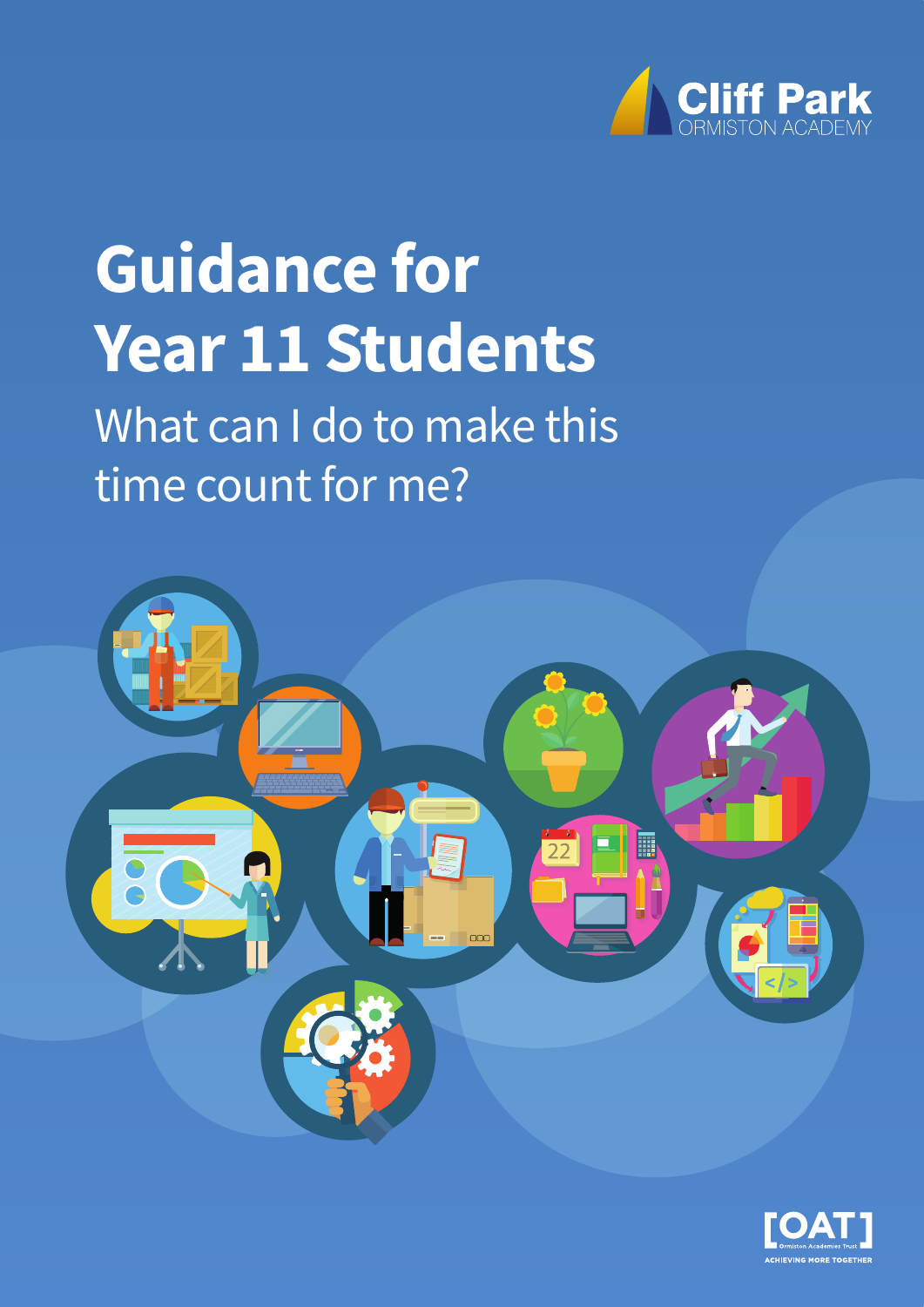# **Guidance for Year 11 students**

#### **What can I do to make this time count for me?**

We understand that the current time may be an uncertain one for students who are unsure of next step in their education come September 2020. We have put together some tips and advice below to support students and parents to make the most of this time.

Now is a time when as young people you have an important choice to make: you can either maximise your opportunities or you can waste these weeks being unproductive. More than ever it is key to make yourself stand out from the crowd, develop your employability skills and show yourself to be a resilient and determined individual.

#### **I am in Year 11; can I still apply to Sixth Form/College?**

Yes, Sixth Forms and Colleges will still be accepting applications. You need to visit their websites and follow the application processes online. You may feel an apprenticeship is the best route for you, but it is a good idea to secure a college place as a back-up. You may find a one-year course is the most suitable option. The best option is just to get online, find out what is out there and contact the colleges to ask any questions you have. If you need help to complete an application form contact your school Careers Adviser who will then direct you to the best person to support you.

## **I have applied for an apprenticeship and been offered a place, but I am worried it may not be secure?**

It is excellent news if you have been offered an apprenticeship, but you may fear that due to the economic impact of COVID-19 that your prospective employer may not be able to honour this offer. From our ongoing discussions with employers we are optimistic that most apprenticeship places will still be in place after lockdown is lifted and many employers will be keen to have an enthusiastic young workforce in place to bounce back from the impact, however these are uncertain times. Keep in contact with your apprenticeship provider, they will let you know if there are issues. You may need to be prepared to be flexible with regards locations and start dates as employers change their business models. If your apprenticeship provider does contact you to say they cannot offer the apprenticeship please contact the careers team so we can support you to find an alternative option.

It is also worth reading below:

### **If am hoping for an apprenticeship but do not currently have an offer, what do I do?**

You need to continue to regularly check the government apprenticeship website **apprenticeships. gov.uk** for vacancies. If you have businesses that you are interested in routinely check their websites, engage with any outreach work they do and where appropriate make yourself known to them by sending in your CV and a covering letter asking to be notified of any apprenticeships or work experience opportunities.

> More than anything now is the time to get yourself ready to apply when the opportunities start to come up. Get your CV and covering letter polished to perfection so you are ready to be the first application on the pile! Many apprenticeships will require you to complete a group assessment day -

visit the company websites and look to see if they have any practice tasks to complete. It may be that interviews take place over video conferencing as we all adapt to different ways of working, so try to get familiar with this forum of communication through attending webinars or mock interview opportunities.

# **Prepare for September:**

Whatever next step you choose you will need to be ready to learn again in September. Now is a good time to explore college websites, read around subjects and careers guides and really make sure you know what it is you want to study in September.

#### **Free careers and online learning websites/resources**

- **UEA Online Resource Portal https://www.uea. [ac.uk/study/info-for/young-people/revisionskills](https://www.uea.ac.uk/study/info-for/young-people/revisionskills)** UEA have created a one-stop-shop resources portal, signposting you to a selection of resources to help you on your journey to success. The portal covers 4 subject areas;
	- Subject resources
	- Looking after you
	- Techniques and top tips
	- Thinking about the future
- **I can be a website https://www.icanbea.org.uk home-educating-schooling-resources-index/** – lots of profiles of local companies, on line quizzes and now with extensive links to careers and subject learning materials for use at home under the following headings: